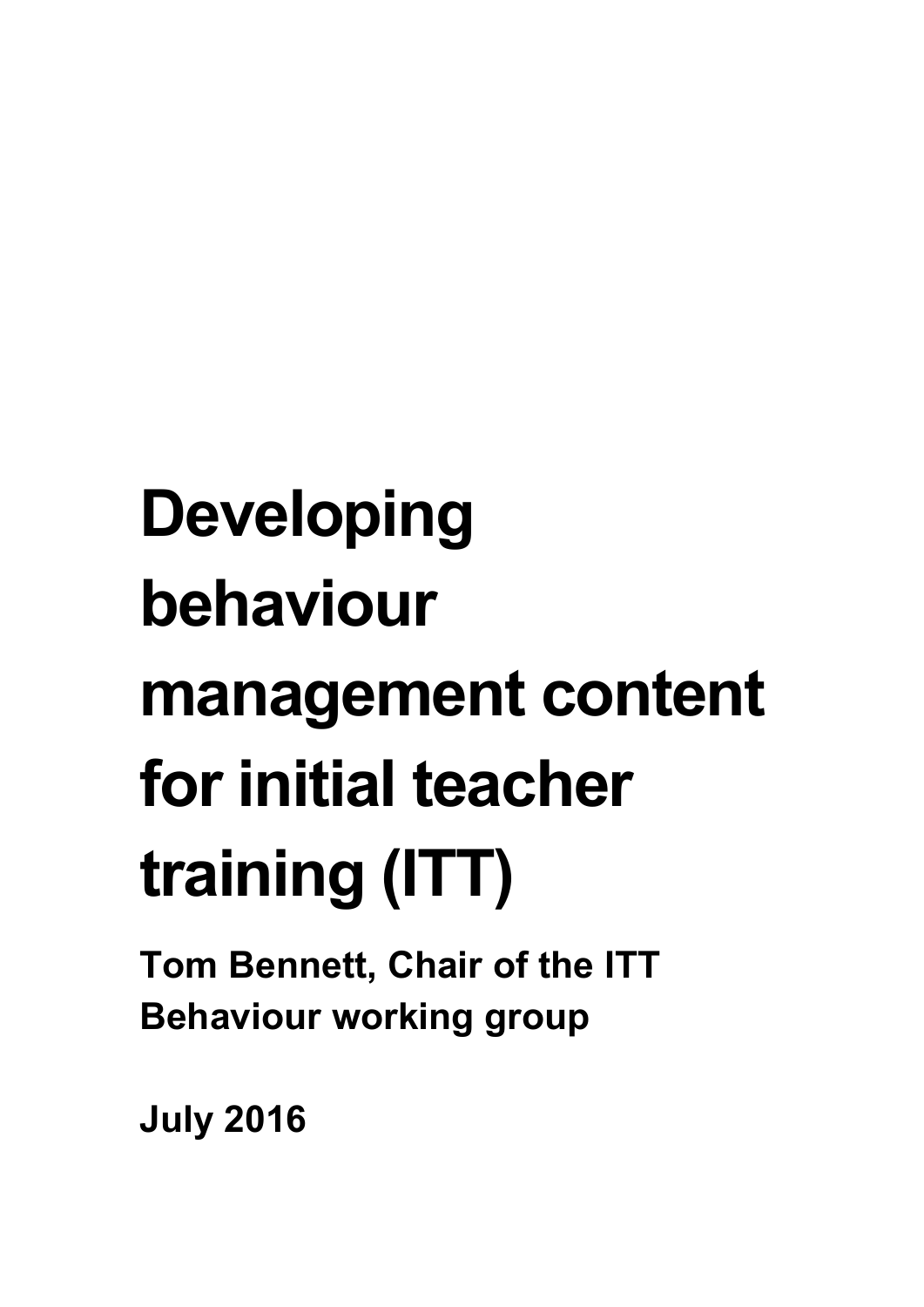# **Contents**

| Foreword                               |                                              |                                                                    | 3  |  |  |  |  |  |
|----------------------------------------|----------------------------------------------|--------------------------------------------------------------------|----|--|--|--|--|--|
| 1.                                     | Introduction                                 |                                                                    |    |  |  |  |  |  |
| 2.                                     | Recommendations                              |                                                                    |    |  |  |  |  |  |
|                                        | 2.1.                                         | Opportunities to develop practical skills<br>4                     |    |  |  |  |  |  |
|                                        | 2.2.                                         | High quality tutors with appropriate experience                    |    |  |  |  |  |  |
|                                        | 2.3.<br>Guaranteed and evidenced learning    |                                                                    |    |  |  |  |  |  |
|                                        | The 3 Rs of the behaviour curriculum<br>2.4. |                                                                    |    |  |  |  |  |  |
|                                        | 2.5.                                         | Pre-service training                                               | 6  |  |  |  |  |  |
|                                        | 2.6.                                         | Continuous and incremental instruction                             | 6  |  |  |  |  |  |
| 3.                                     | Concluding recommendations                   |                                                                    |    |  |  |  |  |  |
| 4.                                     | <b>Behaviour Management Content</b>          |                                                                    |    |  |  |  |  |  |
|                                        | i.                                           | <b>Creating routines</b>                                           | 9  |  |  |  |  |  |
|                                        | ii.                                          | Developing relationships                                           | 10 |  |  |  |  |  |
|                                        | iii.                                         | In-class responsive strategies                                     | 11 |  |  |  |  |  |
|                                        |                                              | Appendix 1: Examples of how behaviour instruction can be delivered |    |  |  |  |  |  |
|                                        |                                              | incrementally by course stage                                      | 13 |  |  |  |  |  |
| 16<br>Appendix 2: Rationale for change |                                              |                                                                    |    |  |  |  |  |  |
| Appendix 3: Acknowledgements<br>19     |                                              |                                                                    |    |  |  |  |  |  |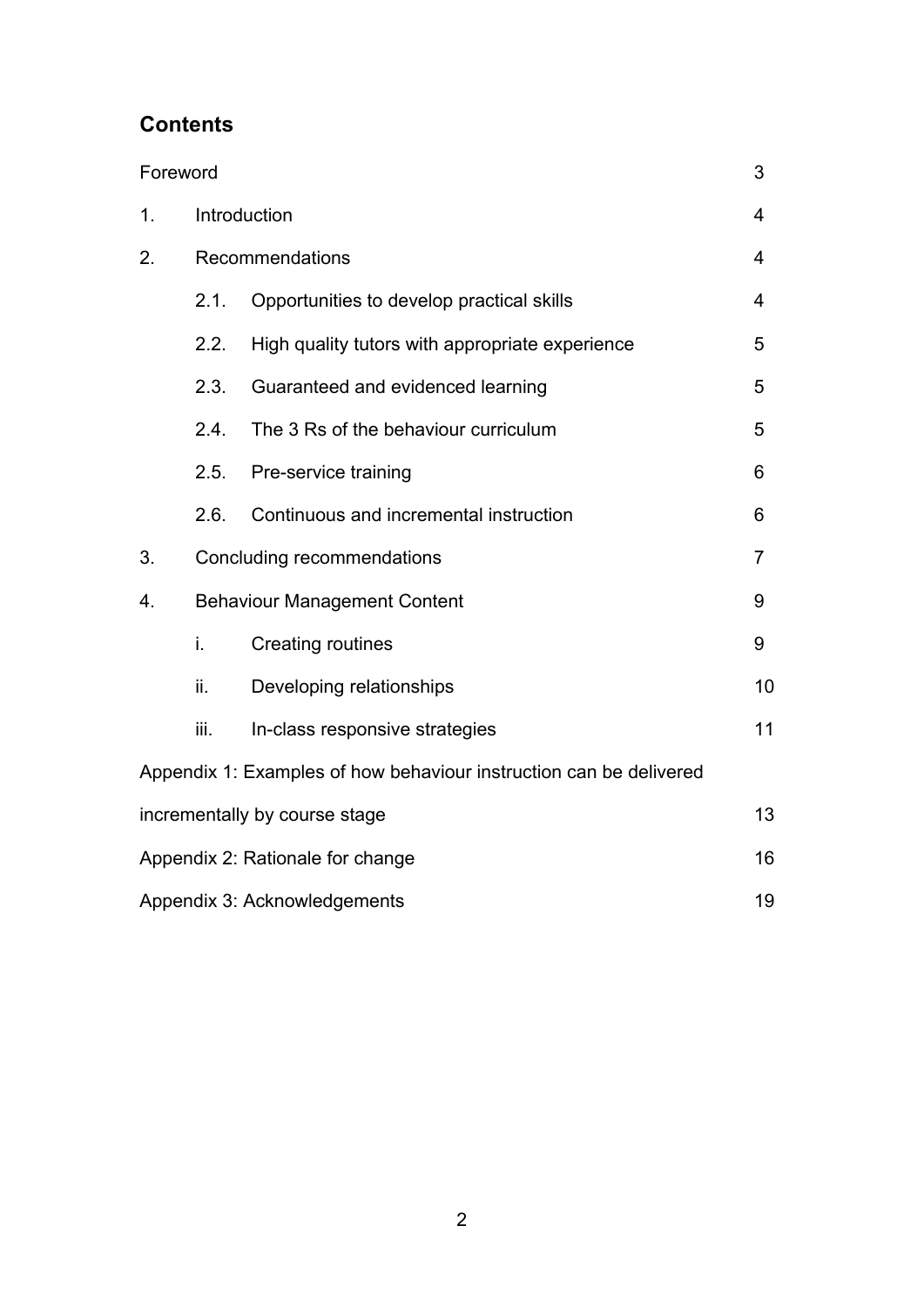# <span id="page-2-0"></span>**Foreword**



In June 2015, I was asked by the Secretary of State for Education, Nicky Morgan, to chair a working group into the way we currently prepare new teachers in classroom behaviour management, with a particular focus on low level disruption. The principal aim was to ensure that every teacher receives a core minimum of the best training available to them in order to be as classroom-ready as time and circumstances permit. This was to take the form of recommendations for building on the present system of teacher education, emphasising the best of what is already done, and to suggest new areas of training where they were required.

This working group, and the report we have produced, is our contribution to that framework. Initially part of the remit of the ITT framework working party led by Stephen Munday, behavior management has been reimagined as requiring a separate group of its own. A more condensed version of this report and its recommendations will form part of the greater ITT framework group, to be delivered concurrently.

In this report I have relied on the expertise and professionalism of my working group, for which I am honoured and grateful. I am no less so to the secretariat and staff of the DfE, who have provided essential support both in advice and deed. I am also grateful for the hard work and professional opinion of everyone who contributed evidence, to those involved in our roundtables, forums and expert advice panels and interviews. Education is a broad church of communities who are overwhelmingly driven by at least one common motivation: the wellbeing of others and my experiences during the compilation of these recommendations has only reinforced my belief in that.

Tom Bennett

Tom Bennett Chair of the ITT Behaviour Review Group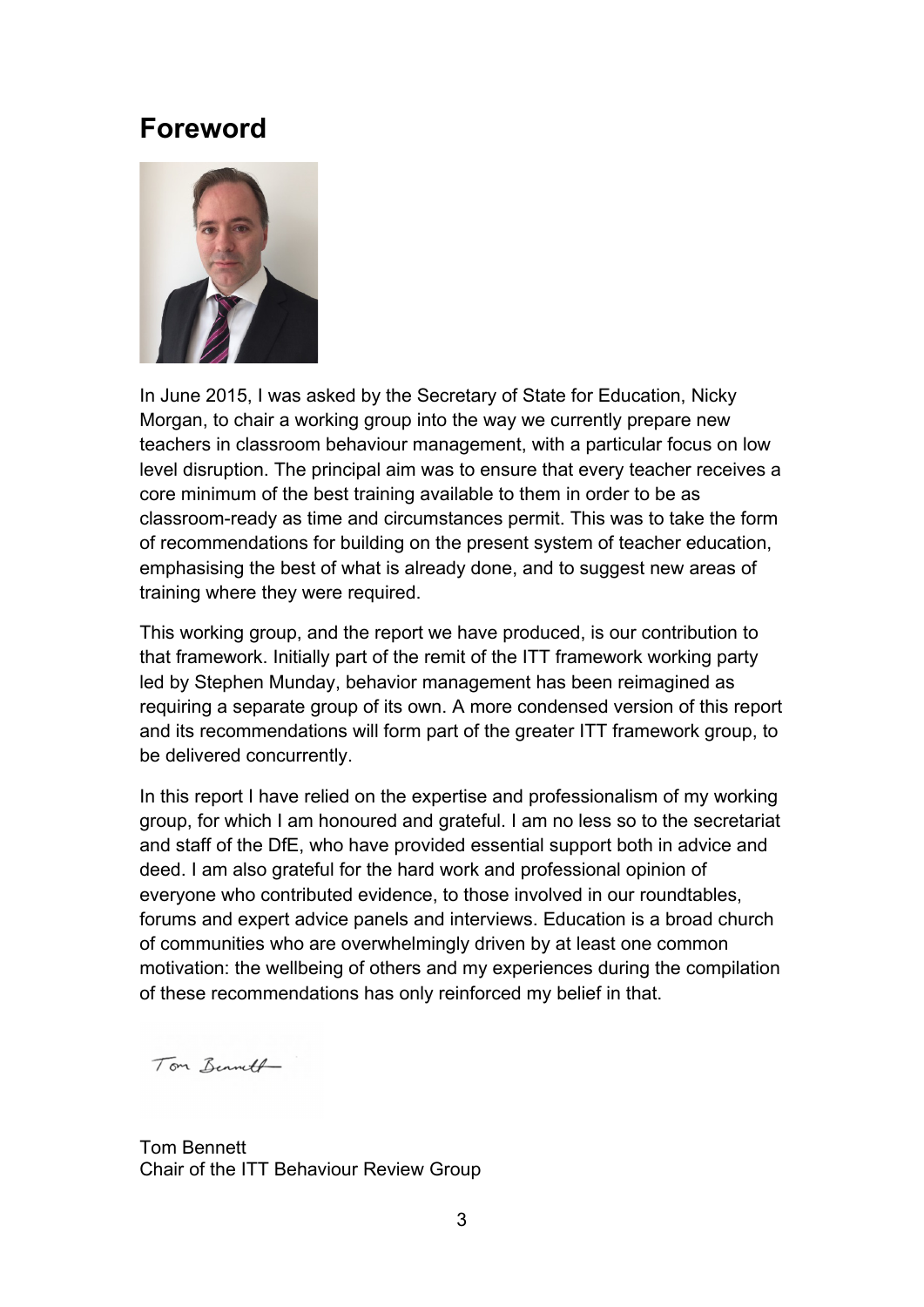# <span id="page-3-0"></span>**1. Introduction**

This work has been undertaken as a direct consequence of the report by Sir Andrew Carter 2015, on his review of initial teacher training (ITT). It intersects with the development of a framework of content for ITT led by Stephen Munday and both will report simultaneously.

# **1.1. Outline of aims**

The aim of this work is to provide support and direction to all providers in both the content and delivery of ITT in behaviour management; and to ensure that as far as possible trainee teachers develop strategies and skills by the end of their initial training period that make them as classroom ready as possible. It is envisaged that this content will need persistent and sustained consolidation for the entire career of the teacher, long after the initial training period.

The recommendations in this report are intended to provide a broad and practical introduction to the understanding and craft of behaviour management. They should be considered a minimum requirement for ITT providers in order to consider their delivery in this area to be substantive.

## <span id="page-3-1"></span>**2. Recommendations**

## <span id="page-3-2"></span>**2.1. Opportunities to develop practical skills**

Behaviour management is an enormously practical matter; it is therefore essential that its instruction must emphasise practicality. Three elements must be clearly evident in all aspects of behaviour management ITT: **observation**; **practice**; and **review**.

- i. Observation of excellent practice: New teachers must be able to observe outstanding teachers demonstrate what is possible, and how it is done, in order to lock in high expectations early in their careers.
- ii. Practise: New teachers should be able to demonstrate discrete strategies and skills in an environment as close to classroom conditions as possible, on a regular, frequent basis throughout the length of the course and into the first year of teaching.
- iii. Review: These demonstrations must be subject to routine, deliberate and assisted reflection in collaboration with expert coaches and mentors.

Managing behaviour is best learnt by doing, by making those mistakes all teachers make early in their careers and having the opportunity to reflect upon those mistakes and get back in the classroom to try again as soon as possible. Consequently, trainee teachers must be introduced to strategies,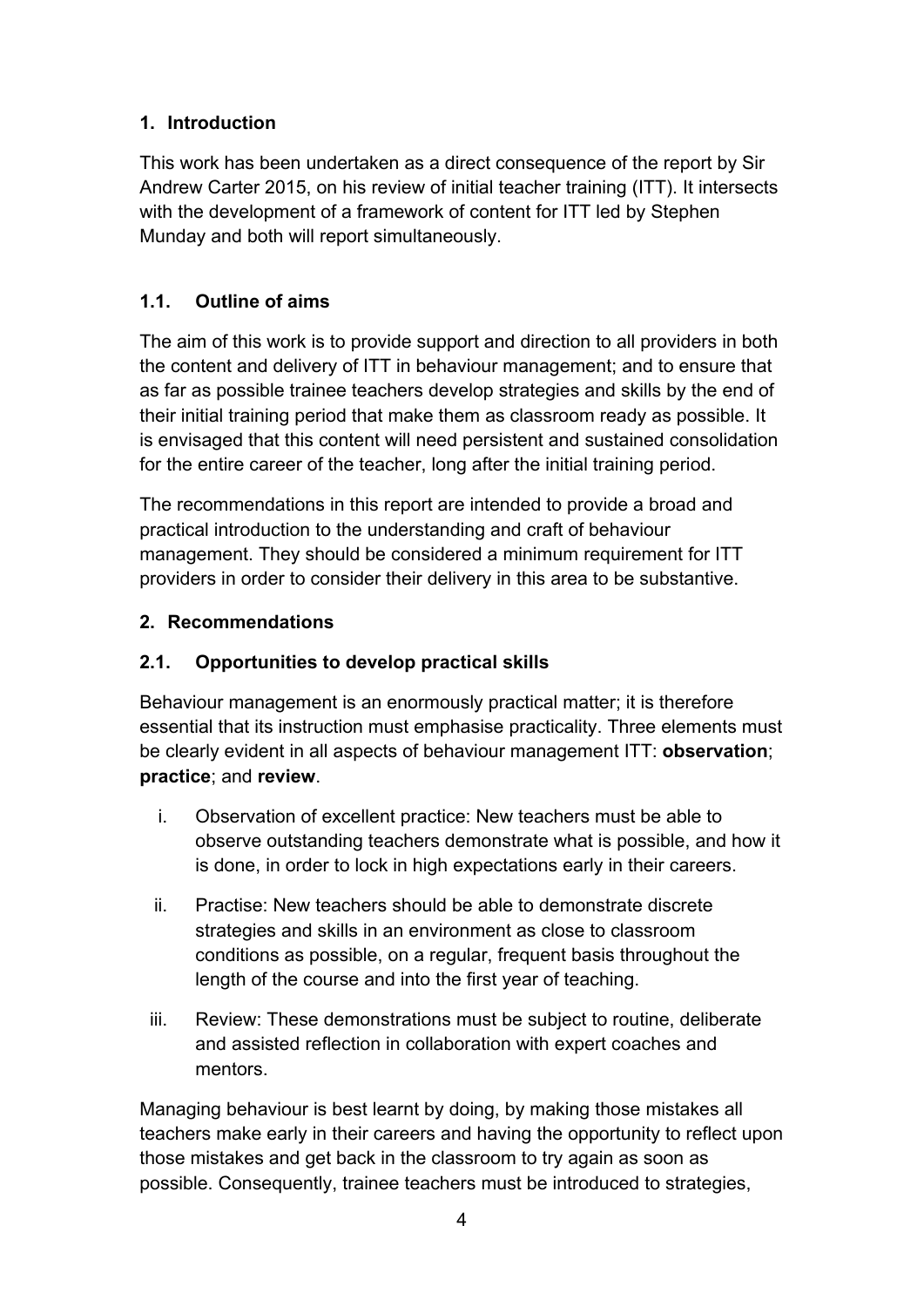beliefs and skills with as much practical use as possible. The initial phase of teacher training must focus on practical experience and more abstract or complex material should be introduced after initial skills have been consolidated.

# <span id="page-4-0"></span>**2.2. High quality tutors with appropriate experience**

ITT providers should be required to train or locate mentors, tutors and coaches with demonstrable abilities in behaviour management. It is imperative that those training in behaviour management are taught by those with highly developed skills and understanding in this area. Evidence of current or recent practice should be preferred.

# <span id="page-4-1"></span>**2.3. Guaranteed and evidenced training**

ITT providers must provide the resources required for the new teacher to create a tangible portfolio for them to demonstrate relative proficiency in behaviour management; both as evidence that the course has been effective in helping the new teacher become proficient in managing children's behaviour, and as a tool for refinement for further practice. This must include, digital recordings of the new teacher demonstrating his or her behaviour management techniques with real classes<sup>[1](#page-20-0)</sup>

It is the provider's responsibility to ensure that the trainee has access to suitable training experiences, in a variety of settings, stages and scenarios.

# <span id="page-4-2"></span>**2.4. The 3 Rs of the behaviour curriculum**

Behaviour training should focus on three areas that are essential for the design and maintenance of ordered, safe and productive classrooms. Providers must ensure that trainee teachers can access a broad range of strategies in order for them to select the most appropriate strategies for the classrooms and schools in which they find themselves. By having a repertoire of strategies available they will be better prepared for different classroom circumstances, and be more inclined to reflect professionally on the relationship between their actions, and the impact of those actions.

- i. **Routines**: classroom routines as a fundamental source of high expectation, a scaffold for conduct, and a community vision of optimal habits and behaviours.
- ii. **Responses**: strategies and interventions for de-escalating confrontation, resolving conflict, redirecting unproductive (or

<span id="page-4-3"></span> $1$  ITT providers and trainee teachers must adhere to school based policies surrounding the safe use of digital technology and digital recordings. In the absence of such a policy; providers are expected to establish and share a code for safe practice.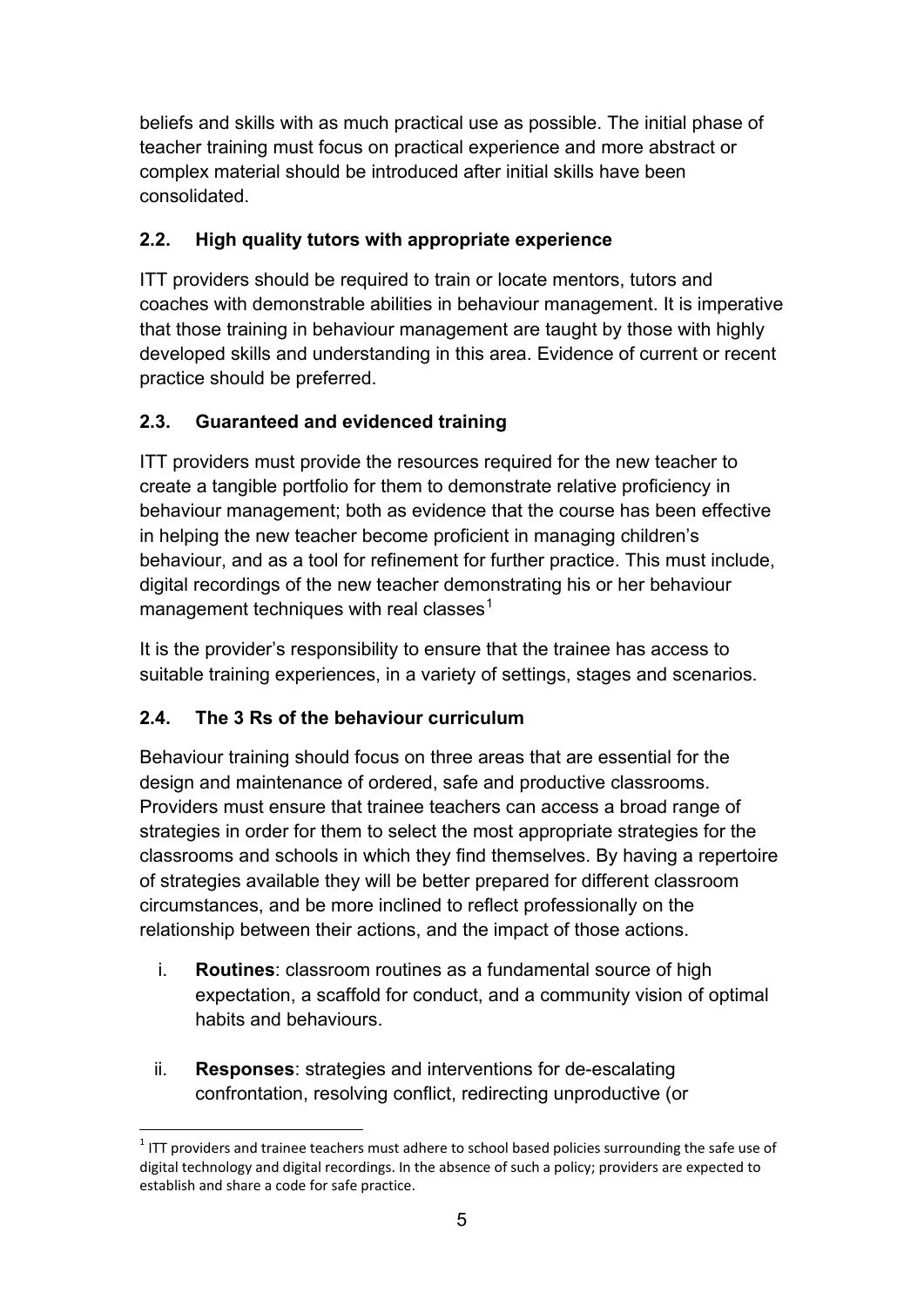destructive) behaviours, and reacting to antisocial behaviour in a just, productive and proportional way. These include formal interventions (for example: consequences described by the school behaviour policy) and informal ones (for example: verbal/ non-verbal cues, body language).

iii. **Relationships**: regulating one's own emotional state; understanding personal triggers in one's own behaviour, expectations or reactions; how special educational needs and disability (SEND) affects behaviour. Understanding for example: attention deficit hyperactivity disorder (ADHD), autism, dyslexia, Asperger's; the basic psychology of: motivation; long and short term memory; concentration; learning; cognitive load, spacing and interleaving; group dynamics.

## <span id="page-5-0"></span>**2.5. Pre-service training**

Wherever possible, and where appropriate, training programmes should ensure that trainees are introduced to the physical practice of running a classroom before the beginning of their initial placements or extended encounters with their classes. The trainee's own pre-service experience should not be counted towards this requirement; providers should aspire to provide their own structured teaching environments.

This should take the form of extended, low-stakes practice focused mainly on behaviour, in the summer (for September starts - an equivalent time for others) before they start an assessed school placement, where they are expected to practice a range of behaviour management strategies. The priority is to develop their ability to manage the classroom and to condition their responses to a variety of classroom scenarios.

The facility for low stakes practice would have a substantial positive impact upon the confidence and robustness of new ITT students. The low-stakes practice could take several forms: it could be undertaken in Summer Schools or facilitated at the end of the summer term prior to ITT students beginning their training in September. This could be usefully supported by role play scenarios with adults to develop familiarity with these strategies and the theory and evidence base underpinning them in advance of practicing them.

## <span id="page-5-1"></span>**2.6. Continuous and incremental instruction**

Behaviour training, as an integral and substantial element of ITT, must be delivered discretely, continuously and incrementally throughout the training period. It must be explicitly signposted, privileged in terms of programme time, and constructed in such a way as to guarantee that basic skills, knowledge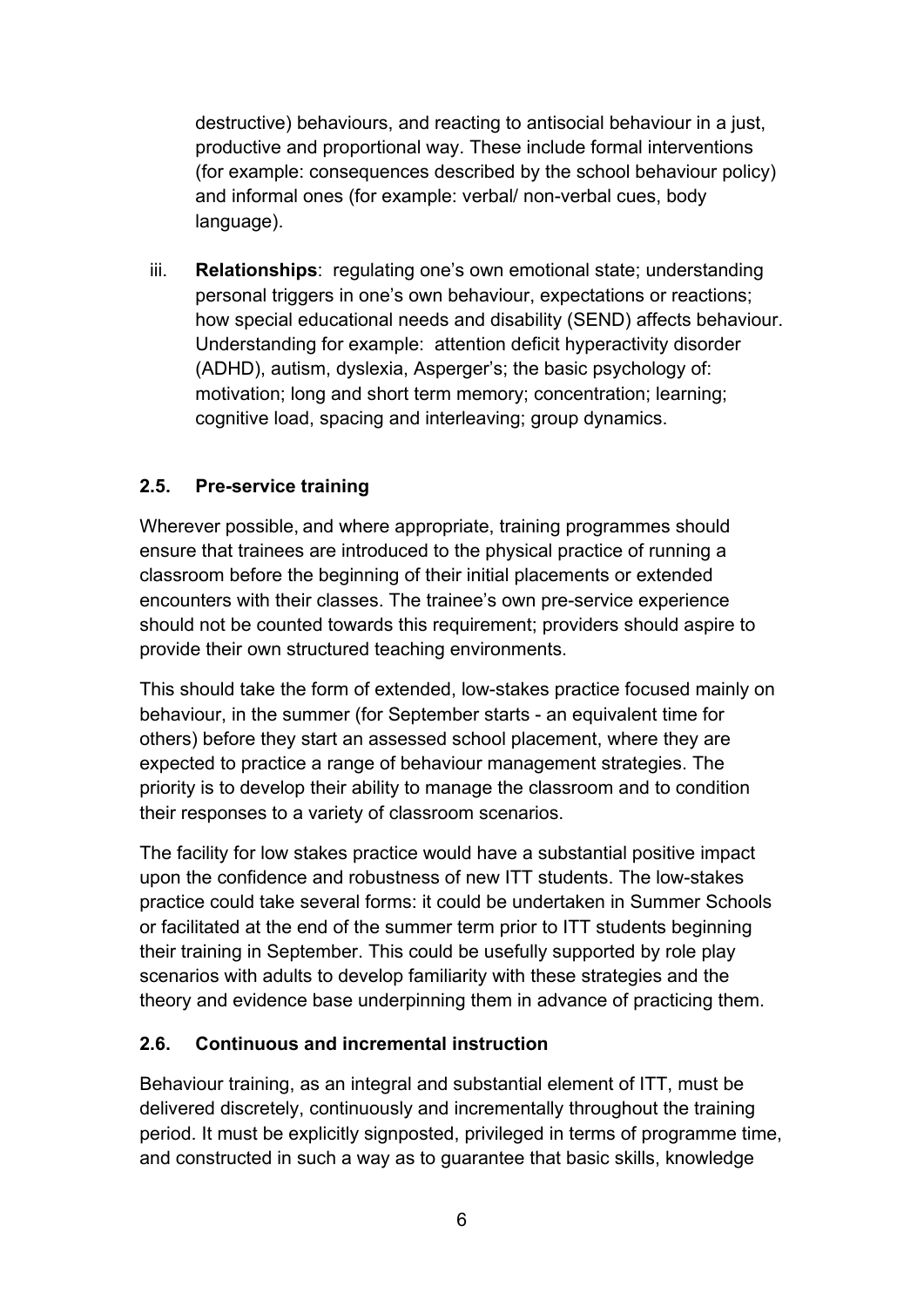and attitudes have been accrued before more advanced techniques are expected. The stages are currently:

- i. Pre-course/ pre-service: before the trainee begins a formal classroom relationship and, in some circumstances, prior to September
- ii. Beginning: the initial phase of the training course, focusing on the first few days and weeks
- iii. Developing: the period of consolidation immediately subsequent to the beginning phase
- iv. Extending (ITT): the main body of the ITT period, up to the point of award of QTS (in the current system)
- v. Post-ITT (NQT): continuing professional development beyond ITT, including target areas identified by ITT.

These stages are further illustrated and exemplified in Appendix 1.

ITT should deliver a program of behaviour training that secures basic appreciation of strategies and skills before moving onto more diverse, demanding or complex training. This should be evident in both the explicit curriculum design prior to the course, and also demonstrated by the trainee's digital portfolio.

The proposed changes to teacher accreditation (as outlined in the recent White Paper) provide an opportunity to cement a stronger continuum between the different phases of teacher development; in future, the "post-ITT" stage will represent a period of employment before the new teacher is recommended for accreditation. This will be a period in which new teachers can consolidate and further develop their behaviour training through more autonomous practice in the classroom.

## <span id="page-6-0"></span>**3. Concluding recommendations**

These recommendations should be mandatory; anything less than this level of requirement is likely to increase the potential of many teacher trainees failing to access substantial training in behaviour management. They should be an entitlement for anyone intended to educate students professionally.

The ITT period is often a very short window in which to expect candidates to learn the craft of classroom teaching in all of its dimensions. We appreciate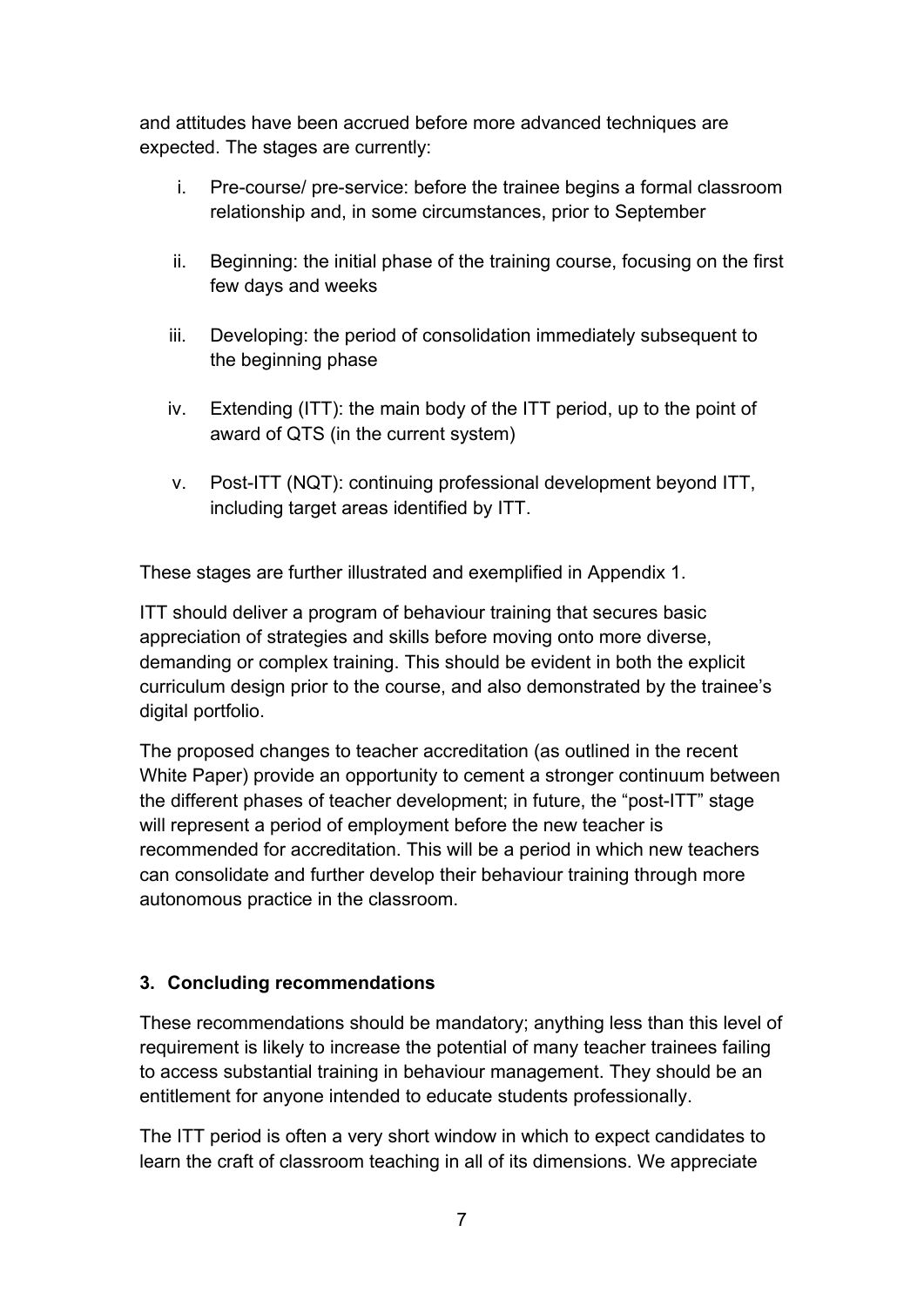the commitment made in the Government's White Paper, Educational Excellence Everywhere, published in March 2016, which aims to replace the current 'Qualified Teacher Status' (QTS)<sup>[2](#page-4-3)</sup> with a stronger, more challenging accreditation based on a teacher's effectiveness in the classroom. We think this will help to manage expectations about what is expected of new teachers at the appropriate stages of their development.

Behaviour management is too broad a subject to be covered completely in a mandatory initial training period. Providers should design introductory experiences in specialist areas, such as case studies, focused studies or experiences in Alternative Settings (Additional Resourced Provision, Additional Provision, SEND Settings, and Secure Estate). These experiences should then be transferred and applied to the trainee's whole class teaching. Providers should draw roadmaps for trainees with a view to career specialisation and development, post the ITT period.

<span id="page-7-0"></span><sup>2</sup> https://www.gov.uk/government/publications/educational-excellence-everywhere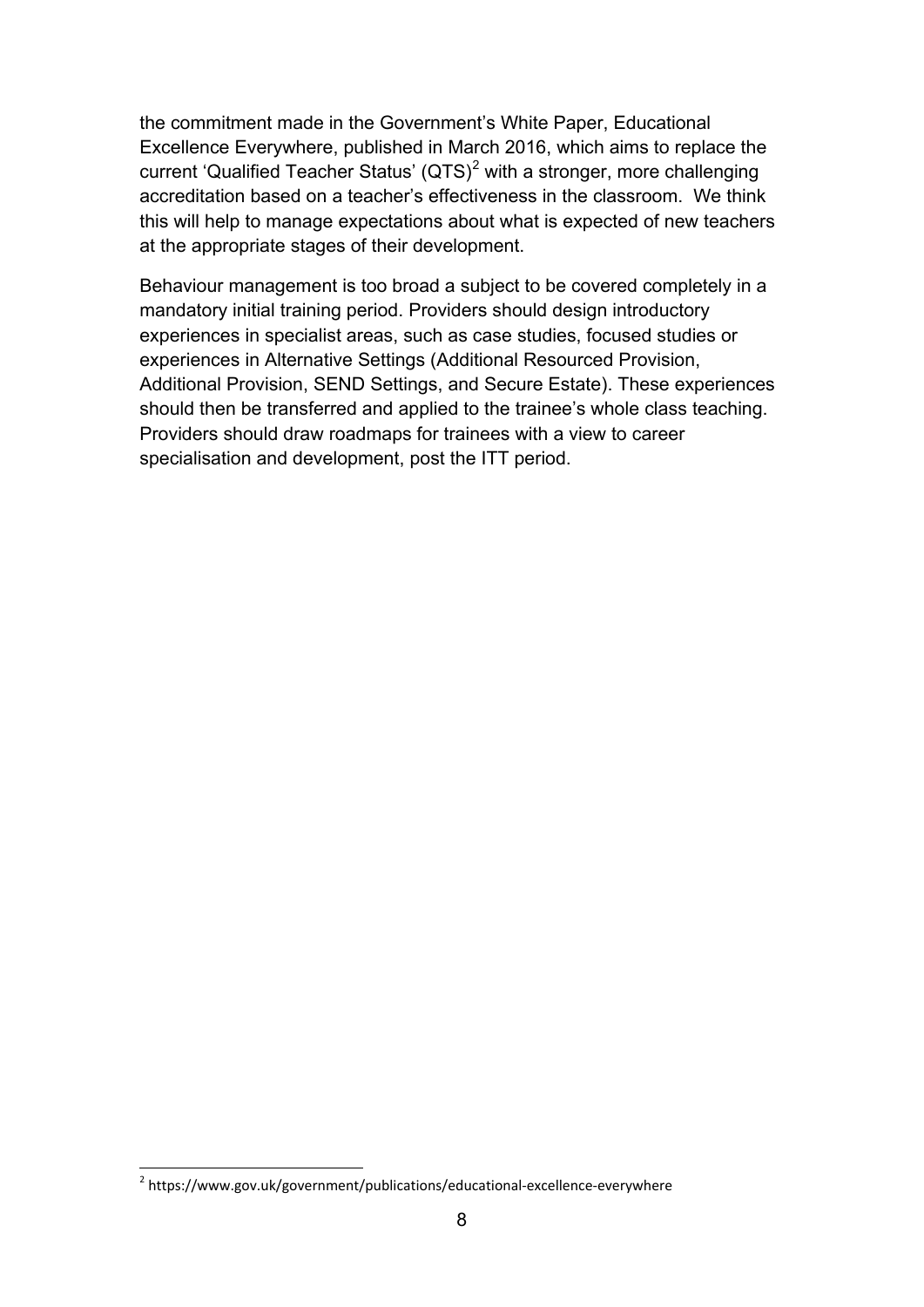#### <span id="page-8-0"></span>**4. Behaviour Management Content**

No behaviour management strategy is universally effective. It is imperative that new teachers have a full and varied toolkit of strategies at their disposal, allowing them to select the right strategy for the right place and time.

Providers should ensure that trainee teachers have the skills, knowledge and attitudes to manage behaviour successfully. This involves:

#### <span id="page-8-1"></span>**i. Creating routines**

#### **In-class routines**

- Know that classroom routines enable teachers to communicate shared values and behaviours that drive positive culture and minimise disruption
- Be able to set routines to start and end lessons
- Be able to set routines (and wider strategies) at the start of the year
- Be able to set and maintain routines that drive in-class transitions, for example having routines to bring pupils to silence, refocusing on the teacher
- Be able to set clear expectations of individual, paired and group work
- Understand how pace can be used to optimise focus and behaviour
- The importance of punctuality, and proper planning.

#### **Organisation and layout**

- Resources need to be prepared and ready for distribution, before pupils need them to complete activities
- Lessons need to be well planned, taking into account the needs of pupils
- Controlling the physical layout of the classroom: seating plans, seating configuration.

#### **High expectations**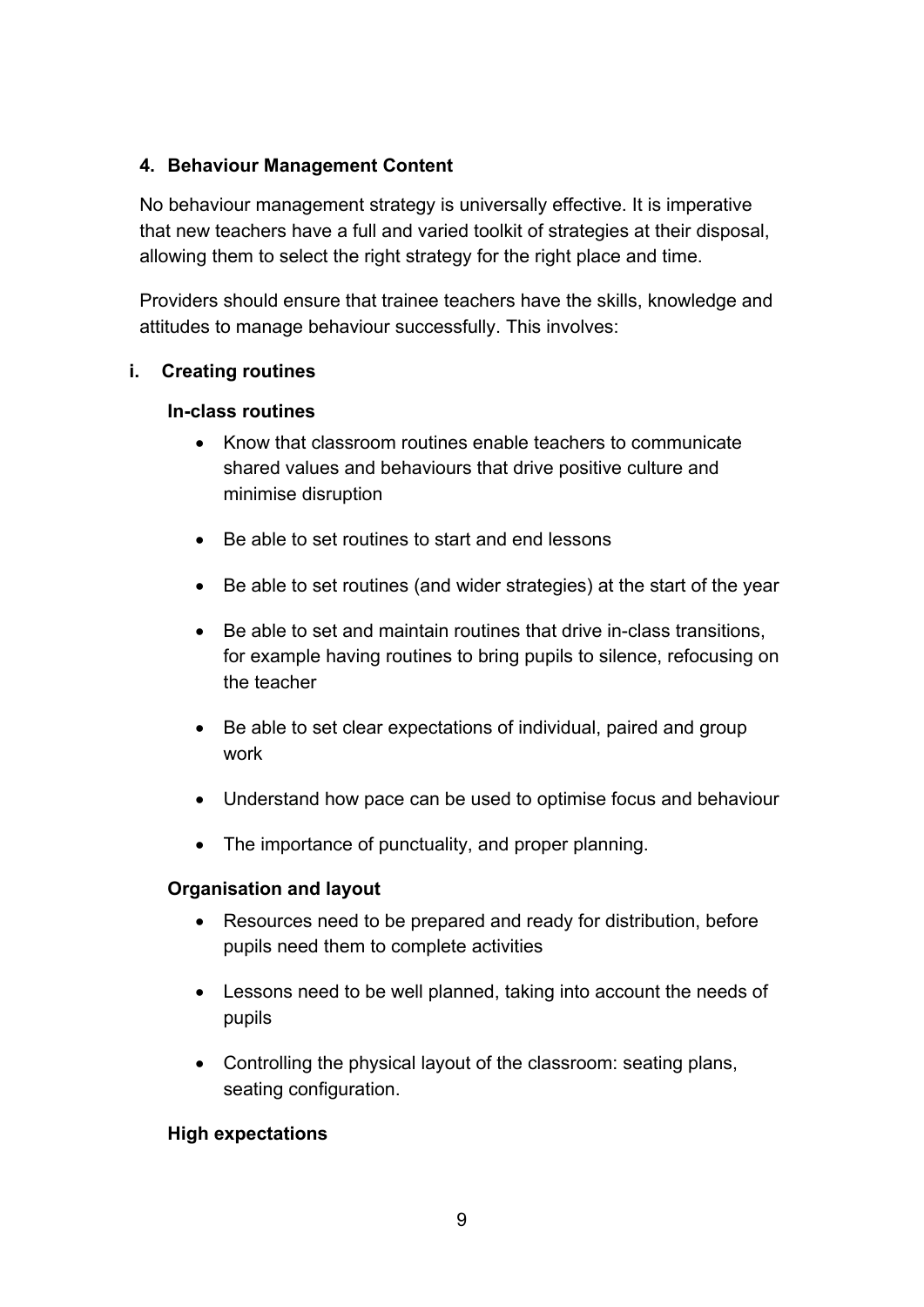- Model and reinforce expectations and boundaries constantly by making explicit expectations of compliance and effort e.g. by requiring pupils to redo work in their own time or after school
- In-classroom rewards and sanctions: their proper usage
- Following up on expectations that are set, including by recording data/events.

#### **Harnessing/Leveraging whole school systems**

- Understanding and using whole school behaviour policies, and legal powers available to them
- Using the expertise of others within the school.

#### <span id="page-9-0"></span>**ii. Developing relationships**

#### **Understand pupils**

- Build personalised and meaningful relationships with pupils, including crucially, using each pupils' name
- Using age-appropriate language
- Understand the school context and how it impacts upon behaviour
- Understand how SEND affects behaviour: understanding e.g. ADHD, autism, dyslexia, Asperger's, Obsessive Compulsive Disorder (OCD)
- The basic psychology of: motivation; long and short term memory; focus; learning; cognitive load, spacing and interleaving; and group dynamics.

#### **Understand parents**

- Build personalised and meaningful relationships with pupils' parents, based on positive communication
- How to speak with parents and gain their support
- Work with families to agree high expectations between the school, the pupils and parents/ guardians.

#### **Understand yourself**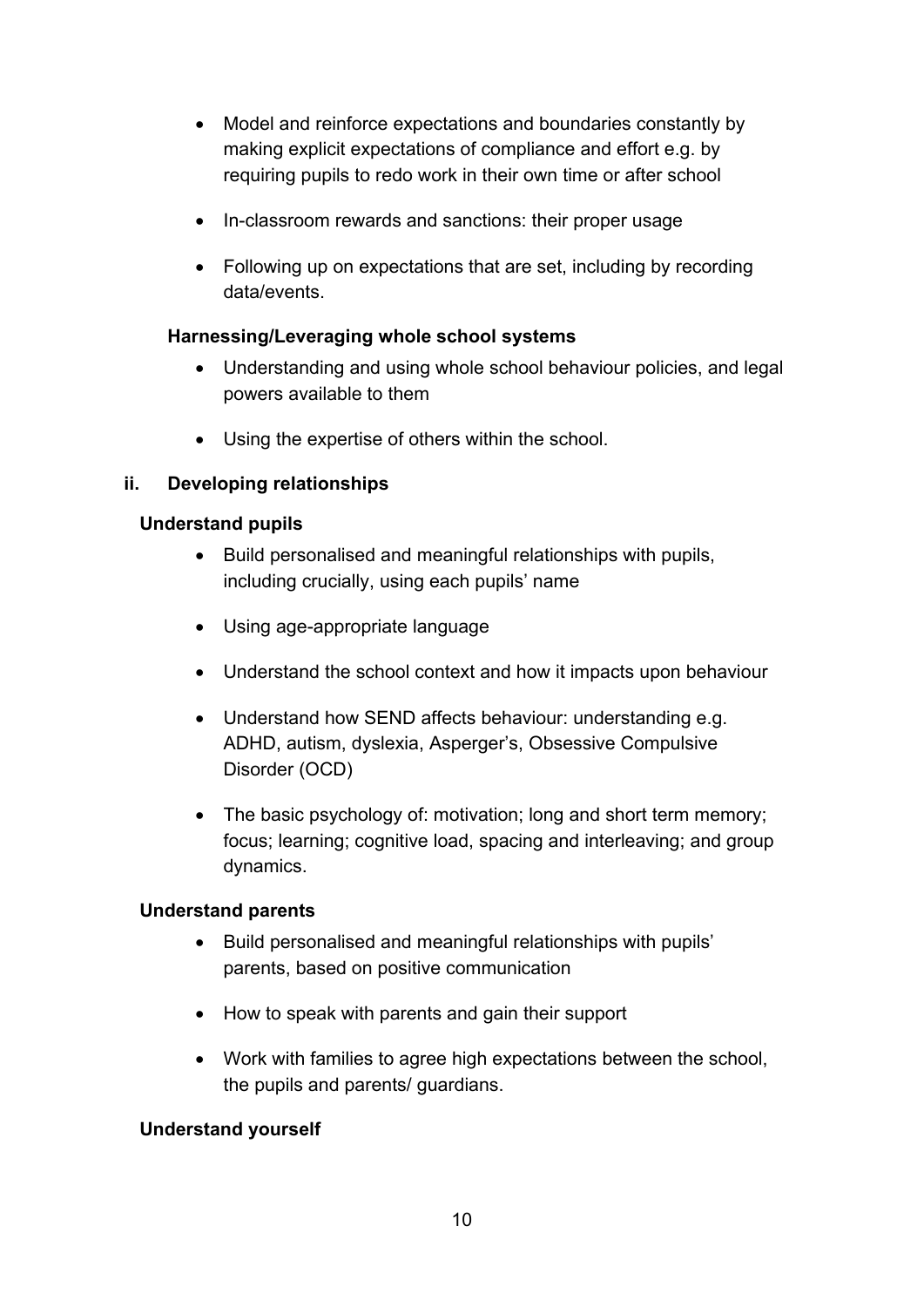- Understanding the impact of and being able to regulate your own emotional state
- Keeping calm and patient
- Acting professionally despite challenging circumstances
- Displaying confidence and appropriate levels of enthusiasm and to maintain a professional 'unconditional positive regard'
- Leveraging the support of other adults, including mentors and other senior staff, to develop your understanding of your actions on pupils behaviour.

#### <span id="page-10-0"></span>**iii. In-class responsive strategies**

# **Normalising good behaviour and reducing the attention misbehaviour receives**

- Using praise and rewards to give attention to good behaviour
- Correcting misbehaviour early
- Positive language aimed at setting pupils back on task
- Body language, voice tone, language choice
- Strategies for discouraging low level disruption, including nonverbal interactions and the importance of 'teacher radar'
- Scripted and practiced reactions, using appropriate language to all poor behaviour - practiced mentally and in the classroom with explicit goal to reduce attention to poor behaviour
- Informal interventions prior to formal interventions
- Choosing when to respond to pupil behaviours at a time suitable to the teacher; tactically ignoring secondary behaviours (less intrusive misbehaviour, such as whispering) to focus on primary ones (for example, getting the whole class on task) until such a point that the secondary behaviour can be responded to.

#### **Dealing with significant negative incidents**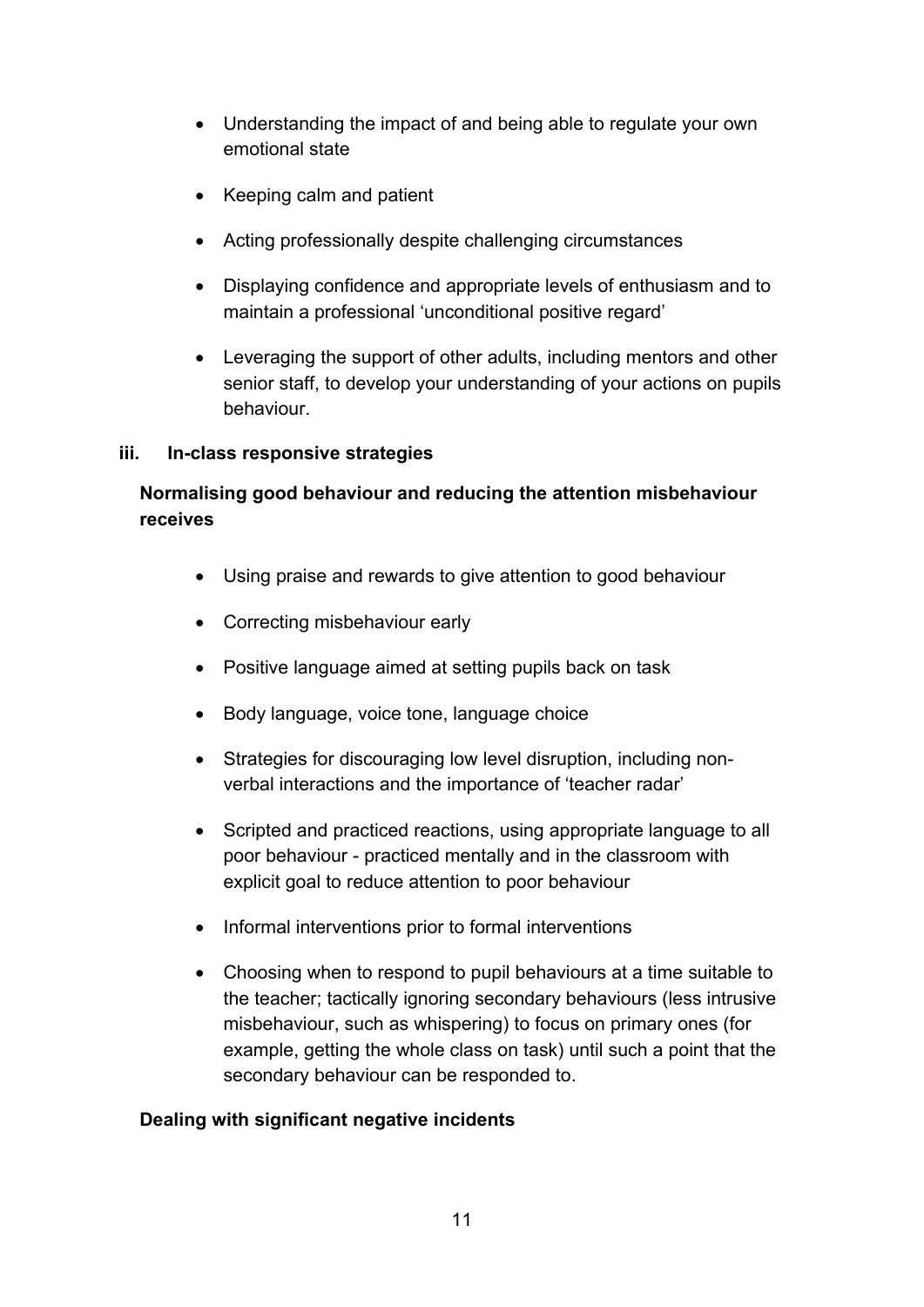- How to handle confrontation and stressful encounters, including deescalating strategies and the use of planned and scripted responses where possible
- Using sanctions positively
- How to react to misbehaviour in public areas
- The necessity of having, and how to have, restorative conversations.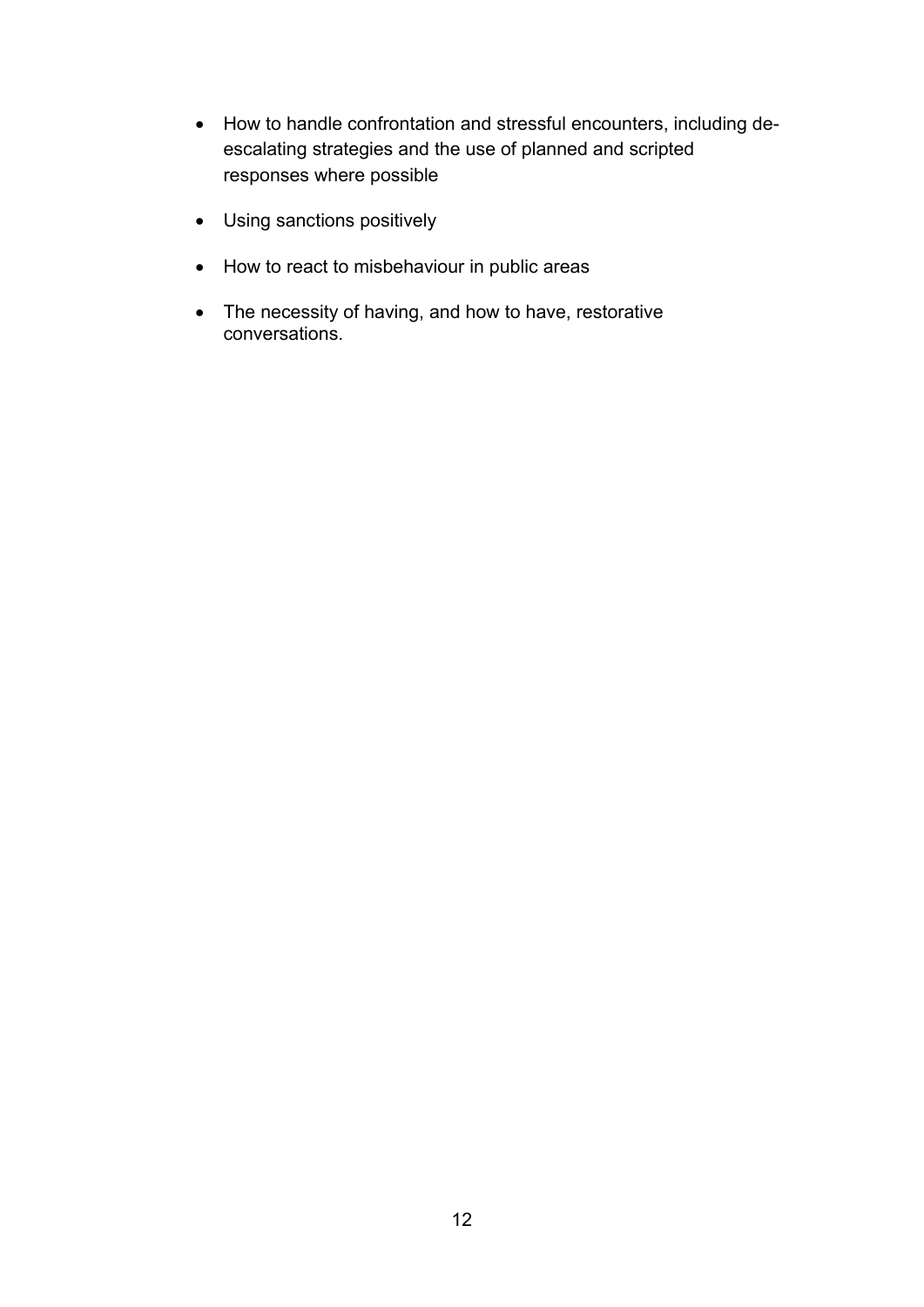<span id="page-12-0"></span>

| Sequence of instruction by training stage                                            |                                                                                                                                                                                                                          |                                                                                                                                                                                                                                                                                                                                                                                                                                                                                                                                                                                                                 |    |                                                                                                                                                                                                                                                                                                                                                                                                                                              |                                                                                                                                                                                                                                                                                 |                                                                                                                                                                                                                                                                                                                      |
|--------------------------------------------------------------------------------------|--------------------------------------------------------------------------------------------------------------------------------------------------------------------------------------------------------------------------|-----------------------------------------------------------------------------------------------------------------------------------------------------------------------------------------------------------------------------------------------------------------------------------------------------------------------------------------------------------------------------------------------------------------------------------------------------------------------------------------------------------------------------------------------------------------------------------------------------------------|----|----------------------------------------------------------------------------------------------------------------------------------------------------------------------------------------------------------------------------------------------------------------------------------------------------------------------------------------------------------------------------------------------------------------------------------------------|---------------------------------------------------------------------------------------------------------------------------------------------------------------------------------------------------------------------------------------------------------------------------------|----------------------------------------------------------------------------------------------------------------------------------------------------------------------------------------------------------------------------------------------------------------------------------------------------------------------|
|                                                                                      | 1. Pre                                                                                                                                                                                                                   |                                                                                                                                                                                                                                                                                                                                                                                                                                                                                                                                                                                                                 |    |                                                                                                                                                                                                                                                                                                                                                                                                                                              |                                                                                                                                                                                                                                                                                 |                                                                                                                                                                                                                                                                                                                      |
|                                                                                      |                                                                                                                                                                                                                          | <b>Beginning</b><br>2.                                                                                                                                                                                                                                                                                                                                                                                                                                                                                                                                                                                          |    |                                                                                                                                                                                                                                                                                                                                                                                                                                              |                                                                                                                                                                                                                                                                                 |                                                                                                                                                                                                                                                                                                                      |
| <b>STAGE OF</b><br><b>COURSE</b>                                                     |                                                                                                                                                                                                                          |                                                                                                                                                                                                                                                                                                                                                                                                                                                                                                                                                                                                                 | 3. | <b>Developing</b>                                                                                                                                                                                                                                                                                                                                                                                                                            |                                                                                                                                                                                                                                                                                 |                                                                                                                                                                                                                                                                                                                      |
|                                                                                      |                                                                                                                                                                                                                          |                                                                                                                                                                                                                                                                                                                                                                                                                                                                                                                                                                                                                 |    |                                                                                                                                                                                                                                                                                                                                                                                                                                              | 4. Extending (ITT)                                                                                                                                                                                                                                                              |                                                                                                                                                                                                                                                                                                                      |
|                                                                                      |                                                                                                                                                                                                                          |                                                                                                                                                                                                                                                                                                                                                                                                                                                                                                                                                                                                                 |    |                                                                                                                                                                                                                                                                                                                                                                                                                                              |                                                                                                                                                                                                                                                                                 | Post ITE (NQT)<br>5.                                                                                                                                                                                                                                                                                                 |
| <b>1. ROUTINES</b><br><b>EXEMPLAR:</b><br>The physical<br>layout of the<br>classroom | On pre-course visits take<br>note of how different<br>teachers use a variety of<br>classroom layouts to aid<br>behaviour, depending<br>upon what they are<br>teaching and what the<br>children are expected to<br>learn. | Discuss classroom layouts with<br>your mentor and observe the<br>different classroom layouts in your<br>host training school. Discuss with<br>different teachers how they<br>approach classroom layouts within<br>the context of planning for effective<br>behaviour. Explore with<br>experienced teachers how they<br>take into consideration the ability<br>mix in classes and how that affects<br>decisions regarding classroom<br>layout and behaviour. Write a short<br>reflective piece on your intended<br>approach to classroom layouts with<br>regard to behaviour when you<br>begin teaching lessons. |    | Choose three different<br>classroom layouts and<br>plan lessons around<br>them, ensuring<br>coherence between<br>your teaching & learning<br>and the three layout<br>designs. Video a lesson<br>using each of the three<br>different layouts and<br>reflect upon the<br>effectiveness of each<br>upon the children's<br>behaviour and then their<br>learning. Discuss with<br>three of the children<br>which they like best for<br>learning. | Build considerations of<br>classroom layout into all<br>your planning for behaviour.<br>Develop your practice so<br>that you can make changes<br>to classroom layout<br>efficiently, sometimes even<br>mid-lesson, in order to<br>create the best environment<br>for behaviour. | When you begin your NQT year<br>discuss with your subject mentor the<br>school's approach to classroom<br>layout and observe the best<br>practitioners' approach to designing<br>their classroom to maximize<br>children's behaviour. Add to your<br>range of different classroom layouts<br>as the year progresses. |

# **Appendix 1: Examples of how behaviour instruction can be delivered incrementally by course stage**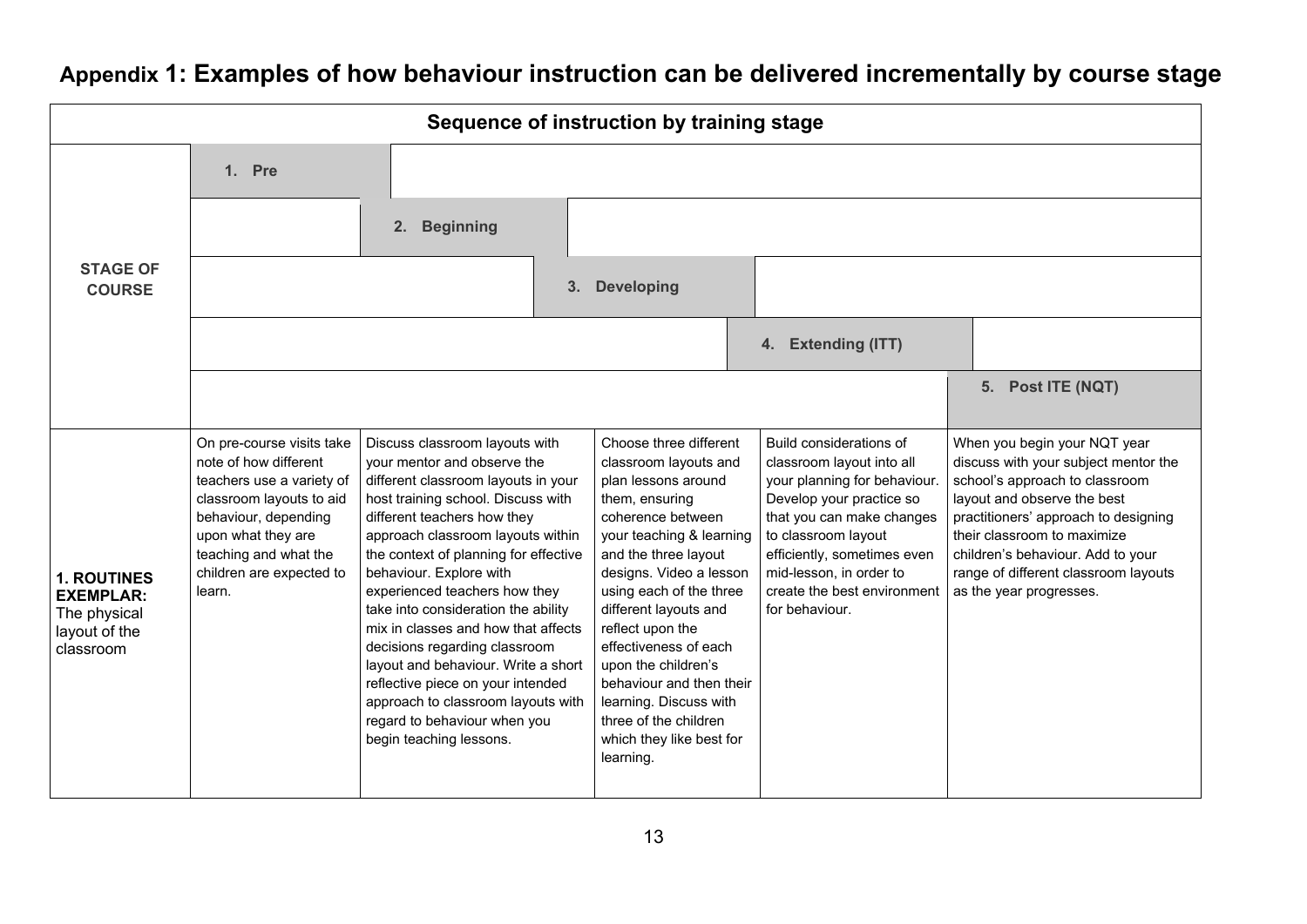| Sequence of instruction by training stage                              |                                                                                                                                                                                                                                                                                                                                           |                                                                                                                                                                                                                                                                                                                                                                                  |                                                                                                                                                                                                                                                                                                                                                                                                                                     |  |                                                                                                  |                                                                        |
|------------------------------------------------------------------------|-------------------------------------------------------------------------------------------------------------------------------------------------------------------------------------------------------------------------------------------------------------------------------------------------------------------------------------------|----------------------------------------------------------------------------------------------------------------------------------------------------------------------------------------------------------------------------------------------------------------------------------------------------------------------------------------------------------------------------------|-------------------------------------------------------------------------------------------------------------------------------------------------------------------------------------------------------------------------------------------------------------------------------------------------------------------------------------------------------------------------------------------------------------------------------------|--|--------------------------------------------------------------------------------------------------|------------------------------------------------------------------------|
| <b>STAGE OF</b><br><b>COURSE</b>                                       | 1. Pre                                                                                                                                                                                                                                                                                                                                    |                                                                                                                                                                                                                                                                                                                                                                                  |                                                                                                                                                                                                                                                                                                                                                                                                                                     |  |                                                                                                  |                                                                        |
|                                                                        |                                                                                                                                                                                                                                                                                                                                           | 2. Beginning                                                                                                                                                                                                                                                                                                                                                                     |                                                                                                                                                                                                                                                                                                                                                                                                                                     |  |                                                                                                  |                                                                        |
|                                                                        |                                                                                                                                                                                                                                                                                                                                           |                                                                                                                                                                                                                                                                                                                                                                                  | 3. Developing                                                                                                                                                                                                                                                                                                                                                                                                                       |  |                                                                                                  |                                                                        |
|                                                                        |                                                                                                                                                                                                                                                                                                                                           |                                                                                                                                                                                                                                                                                                                                                                                  |                                                                                                                                                                                                                                                                                                                                                                                                                                     |  | 4. Extending (ITT)                                                                               |                                                                        |
|                                                                        |                                                                                                                                                                                                                                                                                                                                           |                                                                                                                                                                                                                                                                                                                                                                                  |                                                                                                                                                                                                                                                                                                                                                                                                                                     |  |                                                                                                  | 5. Post ITE (NQT)                                                      |
| <b>2. RESPONSES</b><br><b>EXEMPLAR:</b><br>De-escalation<br>techniques | Discuss with your mentor<br>how it is important that<br>you depersonalise<br>conflict situations, that a<br>student's provocative<br>behaviour is not a<br>personal attack on you.<br>Furthermore, reflect with<br>your mentor upon how<br>you will need to regulate<br>your own emotions as a<br>teacher and develop<br>your resilience. | a. Discuss de-escalation<br>techniques with your school<br>mentor and focus upon three<br>techniques you want to<br>develop.<br>b. Observe a challenging class<br>being taught by an expert de-<br>escalator teacher, with video of<br>the class to discuss afterwards<br>with the teacher, trying to<br>identify in detail exactly why<br>s/he is so good at de-<br>escalating. | a. Practise the de-escalation<br>techniques in a workshop with<br>your mentor and fellow ITT<br>students. Video the session and<br>then debrief each other, focusing<br>how you might improve.<br>b. Teach a challenging class and<br>employ one of your de-escalation<br>techniques. Video the lesson and<br>reflect upon it with your mentor or<br>fellow ITT students. Try to unpick<br>what made it<br>successful/unsuccessful. |  | Practise the three<br>techniques in real<br>situations until you feel<br>you have mastered them. | Coach other NOT students in<br>how to use de-escalation<br>techniques. |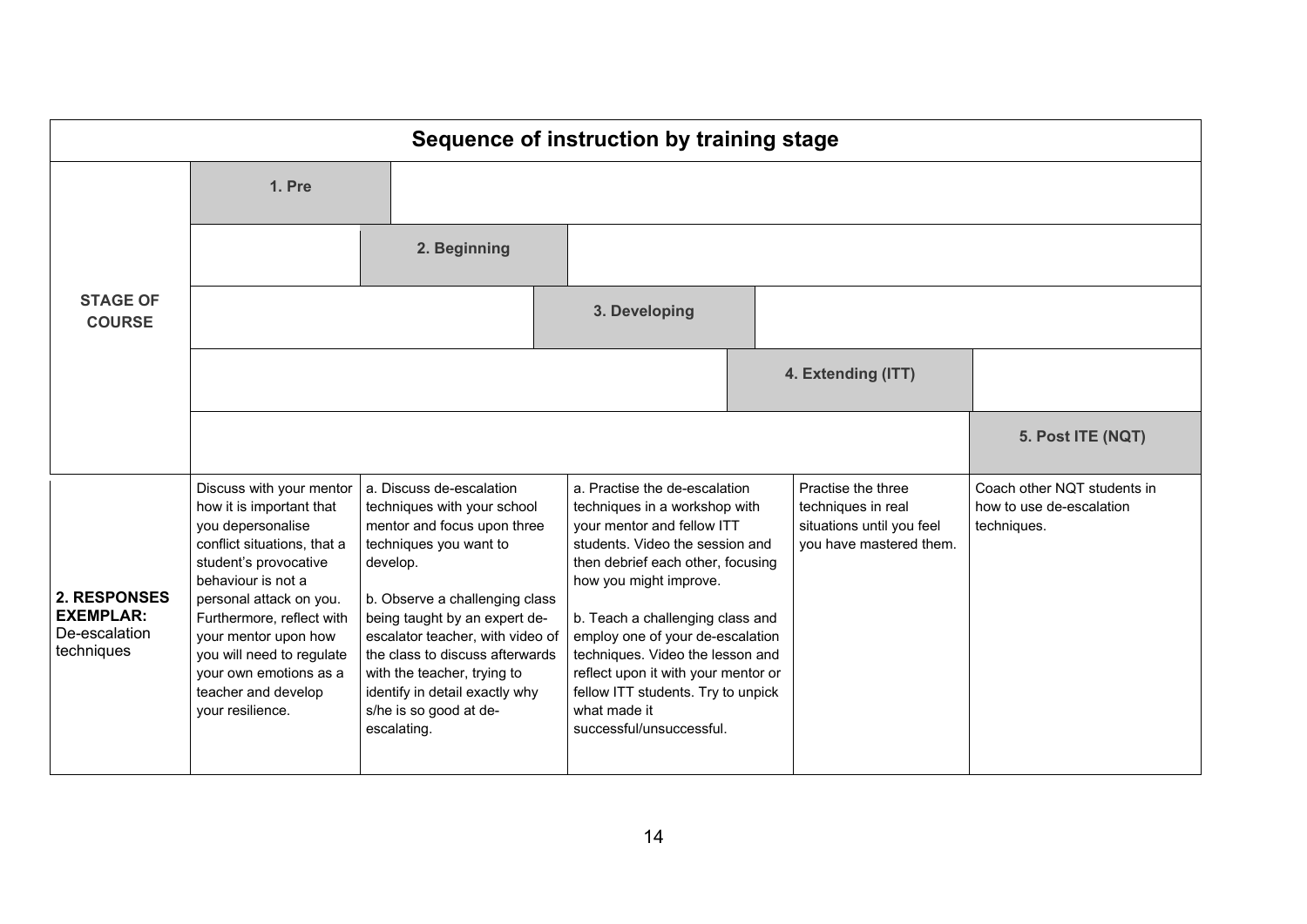| Sequence of instruction by training stage                                                                            |                                                                                                                                                                                                                                                                                                                                                                                                                                      |                                                                                                                                                                                                                                                                                                                                                                                                                                                                                                                                                                                                                                                                                  |               |  |                                                                                                                                                                                                                                                                                                                                                                                                                                                                                                                                                                                                                                                                                                                                                                                                                                                                                                                                          |                    |                                                                                                                                                                                                     |
|----------------------------------------------------------------------------------------------------------------------|--------------------------------------------------------------------------------------------------------------------------------------------------------------------------------------------------------------------------------------------------------------------------------------------------------------------------------------------------------------------------------------------------------------------------------------|----------------------------------------------------------------------------------------------------------------------------------------------------------------------------------------------------------------------------------------------------------------------------------------------------------------------------------------------------------------------------------------------------------------------------------------------------------------------------------------------------------------------------------------------------------------------------------------------------------------------------------------------------------------------------------|---------------|--|------------------------------------------------------------------------------------------------------------------------------------------------------------------------------------------------------------------------------------------------------------------------------------------------------------------------------------------------------------------------------------------------------------------------------------------------------------------------------------------------------------------------------------------------------------------------------------------------------------------------------------------------------------------------------------------------------------------------------------------------------------------------------------------------------------------------------------------------------------------------------------------------------------------------------------------|--------------------|-----------------------------------------------------------------------------------------------------------------------------------------------------------------------------------------------------|
|                                                                                                                      | 1. Pre                                                                                                                                                                                                                                                                                                                                                                                                                               |                                                                                                                                                                                                                                                                                                                                                                                                                                                                                                                                                                                                                                                                                  |               |  |                                                                                                                                                                                                                                                                                                                                                                                                                                                                                                                                                                                                                                                                                                                                                                                                                                                                                                                                          |                    |                                                                                                                                                                                                     |
|                                                                                                                      |                                                                                                                                                                                                                                                                                                                                                                                                                                      | 2. Beginning                                                                                                                                                                                                                                                                                                                                                                                                                                                                                                                                                                                                                                                                     |               |  |                                                                                                                                                                                                                                                                                                                                                                                                                                                                                                                                                                                                                                                                                                                                                                                                                                                                                                                                          |                    |                                                                                                                                                                                                     |
| <b>STAGE OF</b><br><b>COURSE</b>                                                                                     |                                                                                                                                                                                                                                                                                                                                                                                                                                      |                                                                                                                                                                                                                                                                                                                                                                                                                                                                                                                                                                                                                                                                                  | 3. Developing |  |                                                                                                                                                                                                                                                                                                                                                                                                                                                                                                                                                                                                                                                                                                                                                                                                                                                                                                                                          |                    |                                                                                                                                                                                                     |
|                                                                                                                      |                                                                                                                                                                                                                                                                                                                                                                                                                                      |                                                                                                                                                                                                                                                                                                                                                                                                                                                                                                                                                                                                                                                                                  |               |  |                                                                                                                                                                                                                                                                                                                                                                                                                                                                                                                                                                                                                                                                                                                                                                                                                                                                                                                                          | 4. Extending (ITT) |                                                                                                                                                                                                     |
|                                                                                                                      |                                                                                                                                                                                                                                                                                                                                                                                                                                      |                                                                                                                                                                                                                                                                                                                                                                                                                                                                                                                                                                                                                                                                                  |               |  |                                                                                                                                                                                                                                                                                                                                                                                                                                                                                                                                                                                                                                                                                                                                                                                                                                                                                                                                          |                    | 5. Post ITE (NQT)                                                                                                                                                                                   |
| 3.<br><b>RELATIONSHIPS</b><br><b>EXEMPLAR:</b><br>Understanding how<br>the mechanics of<br>memory affect<br>teaching | Read Daniel Willingham's<br>essay What will improve a<br>student's memory?<br>Understand how short-term<br>and long-term memory<br>affects children's learning.<br>Key points: short-term<br>memory capacity is fixed,<br>therefore content needs to<br>be broken down so that it<br>can be held in the short-<br>term memory and then,<br>through different<br>encounters with the<br>content, transferred to long-<br>term memory. | Discuss with your mentor the<br>phenomenon of children seemingly<br>forgetting content which has been<br>taught the previous lesson and what<br>s/he does to combat the issue.<br>Discuss with your mentor the<br>strategies s/he uses to overcome<br>children's apparent memory loss and<br>how it is important not to be frustrated<br>by what seems to be the children's<br>indifference to remembering things.<br>Identify two strategies to develop in<br>your teaching which will help children<br>to train their brains to remember<br>content. Training children to improve<br>their memories will give them a crucial<br>learning tool and help build<br>relationships. |               |  | Practise your memory-<br>Practise the two memory<br>strategies and be explicit<br>techniques with children of<br>with the children about<br>different ages and academic<br>starting points until you feel<br>how to deliberately train<br>you have mastered them.<br>their brains for memory<br>retention and recall.<br>Reflect with your mentor upon<br>whether different strategies<br>Work with your mentor to<br>work with different children,<br>analyse the work your<br>students produce over a<br>and discuss your findings with<br>fixed period of time,<br>the children you teach.<br>Produce a short 500 word<br>testing to measure their<br>essay on the impact on<br>memory retention and<br>recall. Discuss with the<br>children's learning of your<br>memory development<br>students which strategy<br>they found best to retain<br>strategies.<br>content and compare<br>those findings with the<br>work they produced. |                    | Build memory<br>development into your<br>teaching so that it<br>becomes a natural<br>part of your pedagogic<br>repertoire. Add to your<br>memory development<br>strategies during your<br>NQT year. |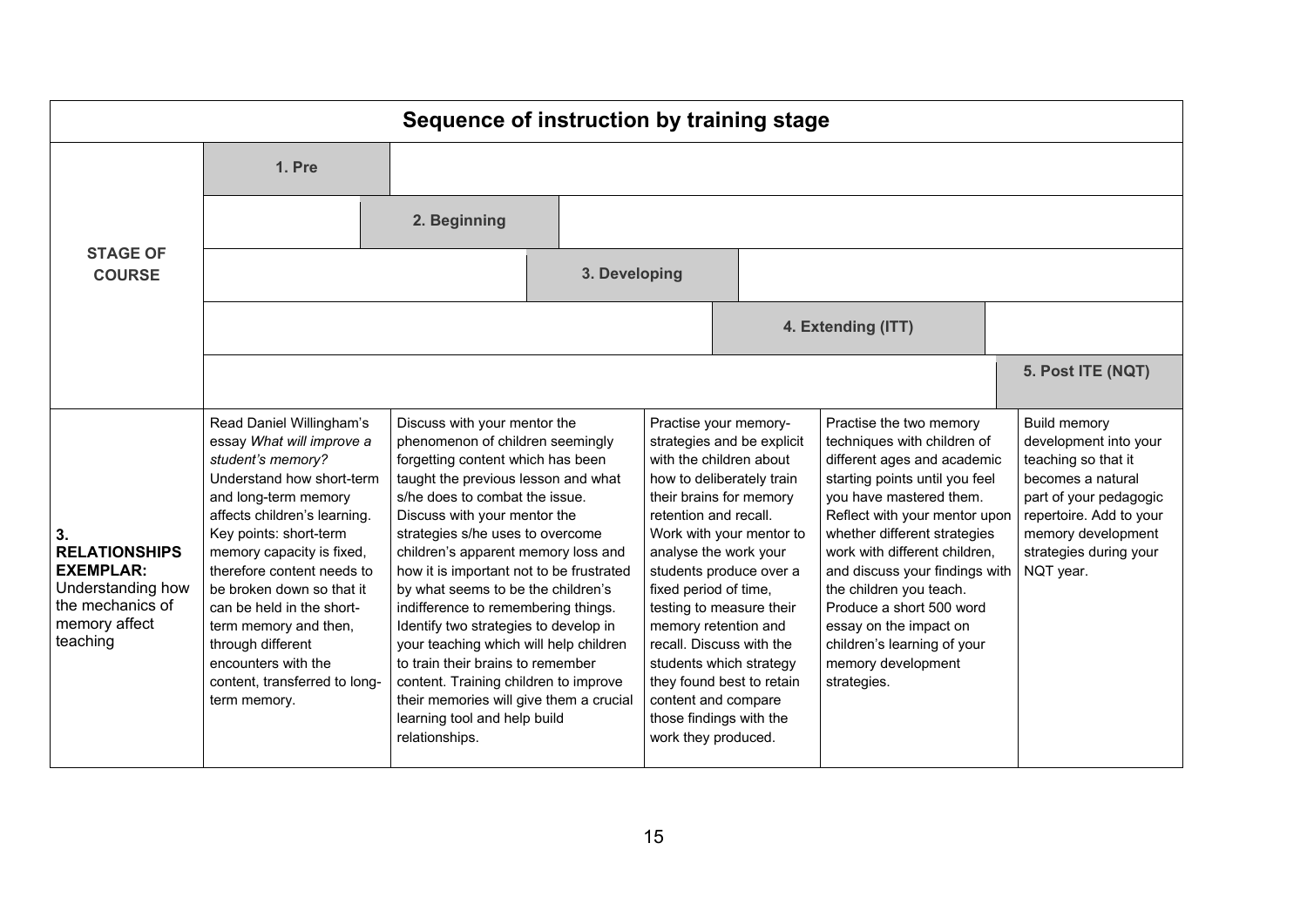# <span id="page-15-0"></span>**Appendix 2: Rationale for change**

Good behaviour management is part of good classroom management, and is a fundamental skill all teachers need to possess. The teacher's role inevitably involves directing pupils to behave in ways that they may not be inclined. Pupils must be encouraged to persist with work they find challenging, whatever their level; common codes of conduct must be reinforced between all members of the class community; and multiple personal expectations must be managed in any space where interests collide. Instilling high standards of conduct, habit and cooperation are essential to achieving optimal benefit for all. Pupils do not merely attend school to learn subjects, however important that is; they also come to develop life skills, character traits and habits of behaviour that will serve them through their lives.

Managing the behaviour of others does not come easily to some, and it should not be assumed that trainee teachers find it so. Nor should it be assumed that time in a classroom by itself will provide the training teachers need in this area. Like any professional skill set, it can be improved through the structured amalgamation of effort, reflection and practice.

Behaviour, however, remains a serious concern in UK schools. In the 2014 Ofsted report 'Below the radar<sup>[3](#page-7-0)</sup>' it stated that behaviour was still a serious concern in many UK schools. The report said:

'A 'YouGov' surveys show that pupils are potentially losing up to an hour of learning each day in English schools because of this kind of disruption in classrooms. This is equivalent to 38 days of teaching lost per year. A large number of pupils, therefore, are being denied a significant amount of valuable learning time. Many teachers have come to accept some low-level disruption as a part of everyday life in the classroom. One fifth of the teachers surveyed indicated that they ignored low-level disruption and just 'tried to carry on'. However, this behaviour disturbs the learning of the perpetrators as well as that of others. According to the teachers themselves, an average secondary school might contain five or six teachers who lose at least 10 minutes of learning time per lesson as they struggle to maintain good order. In primary schools, this averages out at nearly one teacher in every school.'

The 2015 NAHT recruitment survey<sup>[4](#page-15-1)</sup> indicated that many head teachers felt that behaviour management was one of the most significant gaps in new teachers' ability: 70% said that this was the case, placing it in the top three concerns.

<span id="page-15-2"></span><span id="page-15-1"></span><sup>3</sup> https://www.gov.uk/government/publications/below-the-radar-low-level-disruption-in-the-countrys-classrooms <sup>4</sup> http://www.naht.org.uk/welcome/news-and-media/key-topics/governance/naht-recruitment-survey-shows-growingproblems-in-schools/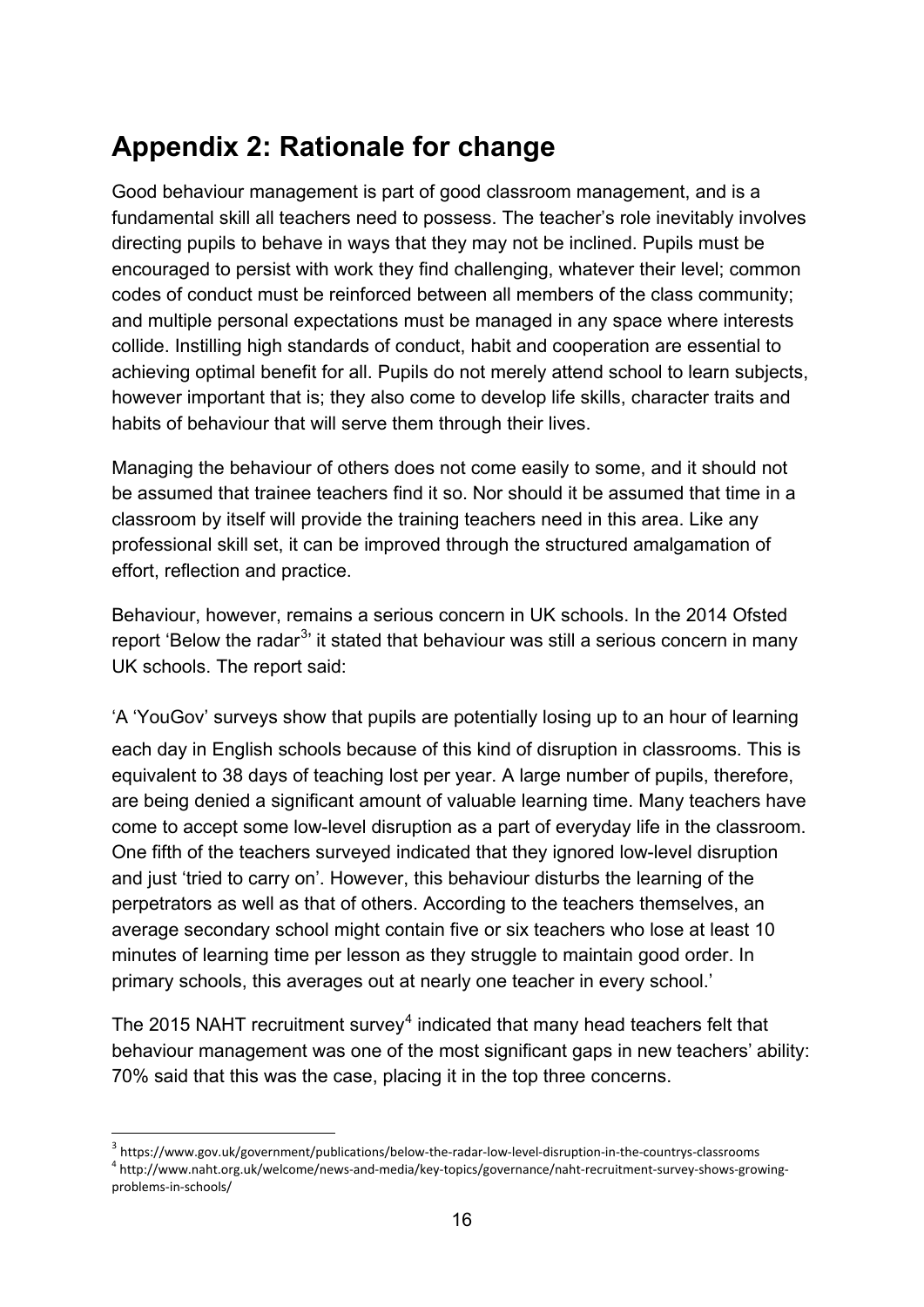An ATL behaviour survey in 2014<sup>[5](#page-15-2)</sup> showed that 'dealing with students' aggression has caused 60% of staff who have experienced it to feel a loss of confidence in their work, over a third (34%) to have mental health issues, such as stress, anxiety or depression, and a third (33%) to refuse to teach the pupil concerned.' It also indicated that 'The survey also found that 40% of respondents have considered leaving the profession because of the poor behaviour of students.'

Dr Mary Bousted, General Secretary of ATL, said: "It is shocking that almost 60% of education staff have faced aggression from a student in the last year."

Similarly, a 2014 survey <sup>[6](#page-16-0)</sup>carried out by the NASUWT said that 'over two thirds of teachers (69%) believe there is a widespread problem of poor pupil behaviour in schools and nearly four in ten (38%) believe behaviour is a serious problem in their own school.'

The 2015 Carter Review<sup>[7](#page-16-1)</sup> into ITT noted that 'The Teachers' Standards (Department for Education (DfE), 2011) set a common expectation across the system about the knowledge, understanding and skills new teachers should have. However, we have found considerable variability in ITT content across the system. We have identified what appear to be potentially significant gaps in a range of courses in areas such as…behaviour management…We believe there may be a case for a better shared understanding of what the essential elements of good ITT content look like.'

It went on to say:

'Behaviour management should be prioritised within ITT programmes…We have found that the most effective programmes are practically focused and underpinned by deeper understanding of behavioural issues. We believe it is crucial that trainees receive practical advice - tangible strategies for new teachers, grounded in evidence…In our discussions with ITT providers, we have found some reluctance towards practical approaches to training in behaviour management. We feel that in all programmes there is a need for more practical and specific advice on managing behaviour.'

The recommendations contained within this report are offered as a response to all of these issues. Behaviour management affects every other aspect of a pupil's education; it overlaps with, and empowers, every dimension of the pupil's (and the teacher's) experience of teaching. It affects motivation, safety, engagement, mental

<sup>&</sup>lt;sup>5</sup> [http://www.atl.org.uk/Images/Sept%201%2C%202014%20-](http://www.atl.org.uk/images/sept%25201%252c%25202014%2520-%2520atl%2520behaviour%2520survey%25202014%2520final.pdf)<br>%20ATL%20behaviour%20survey%202014%20FINAL.odf:

<span id="page-16-0"></span>[<sup>%20</sup>ATL%20behaviour%20survey%202014%20FINAL.pdf](http://www.atl.org.uk/images/sept%25201%252c%25202014%2520-%2520atl%2520behaviour%2520survey%25202014%2520final.pdf); <sup>6</sup> [http://www.nasuwt.org.uk/Whatsnew/NASUWTNews/PressReleases/WidespreadConcernOverPupilBehaviour;](http://www.nasuwt.org.uk/Whatsnew/NASUWTNews/PressReleases/WidespreadConcernOverPupilBehaviour)

<span id="page-16-1"></span><sup>7</sup> [https://www.gov.uk/government/publications/carter-review-of-initial-teacher-training;](https://www.gov.uk/government/publications/carter-review-of-initial-teacher-training)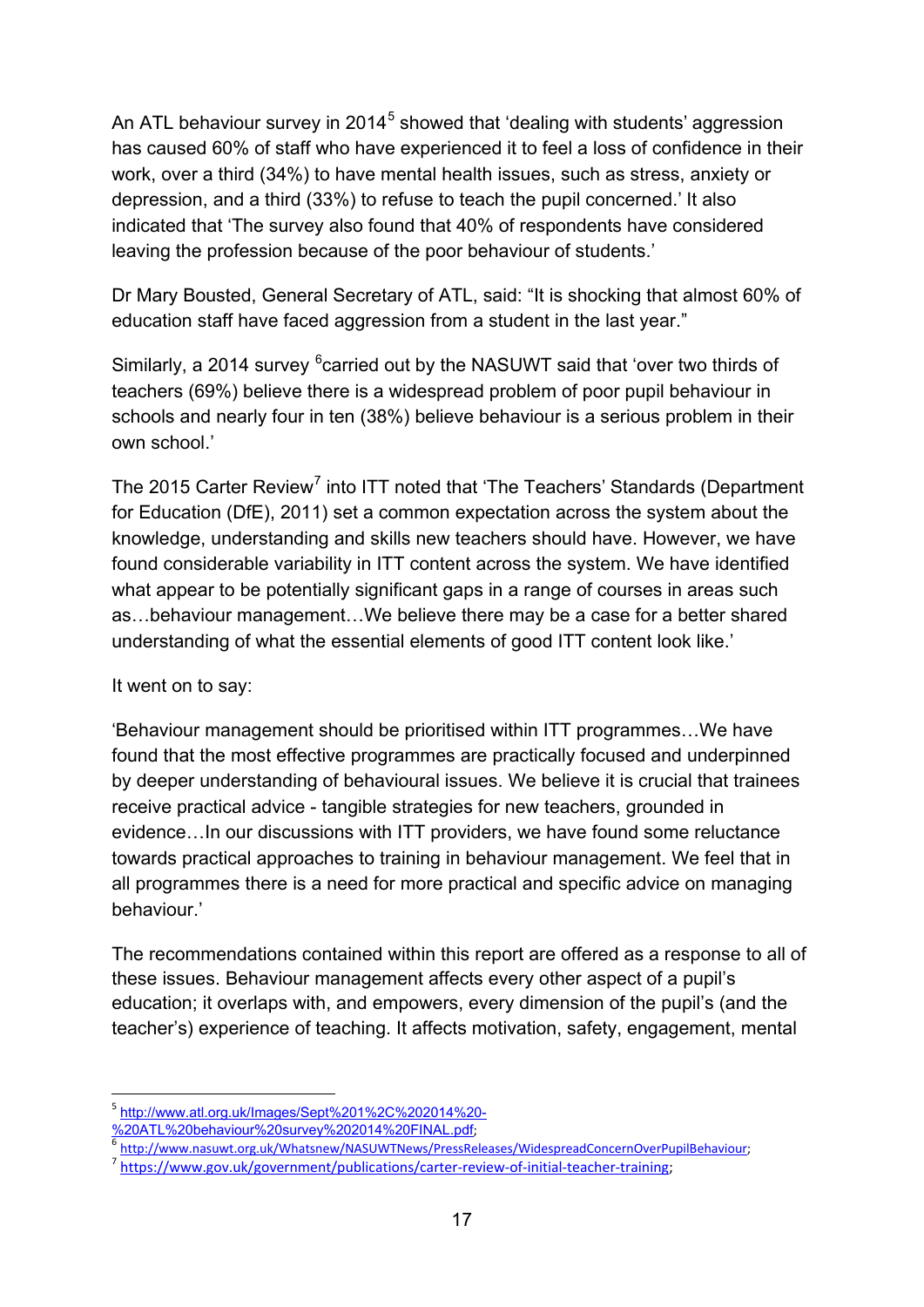health and enjoyment of education. A discrete and structured approach to its instruction would offer enormous benefit to everyone involved in schools.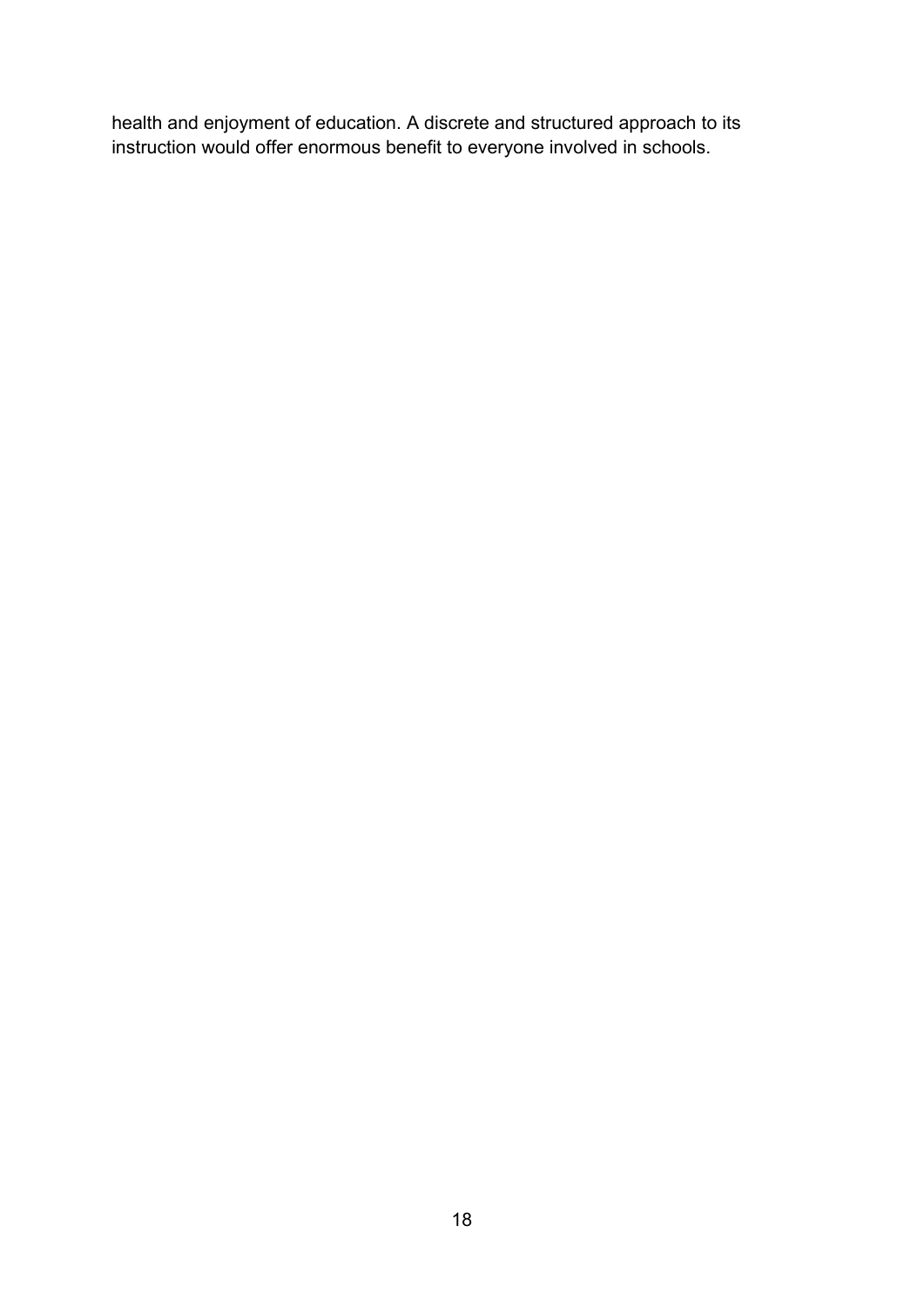# <span id="page-18-0"></span>**Appendix 3: Acknowledgements**

Thanks go to the members of the behaviour management working group for their expertise which has been invaluable towards developing this report:

- **John D'Abbro**, Head of the New Rush Hall Group
- **John Tomsett,** Headteacher of Huntingdon School
- **Damian McBeath**, Headteacher, ARK Conway Primary Academy in London;
- **Edward Vainker**, Principal Reach Academy Feltham
- **Professor Sam Twiselton**, Director of the Sheffield Institute of Education
- **Jacinta Barnard**, Child behaviour consultant
- **Jonathan Molver**, Headteacher, King Solomon Academy in London; and
- **Max Haimendorf,** Founding Headteacher of King Solomon Academy Secondary.

Thanks also go to the secondees from the ITT framework working group for their vital contributions:

- **Margaret Mullholland**, Director of Development and Research at Swiss Cottage School
- **Rachael Hare**, Head of Initial Teacher Education at Harris Federation
- **• Ruth Miskin** Phonics consultant and former headteacher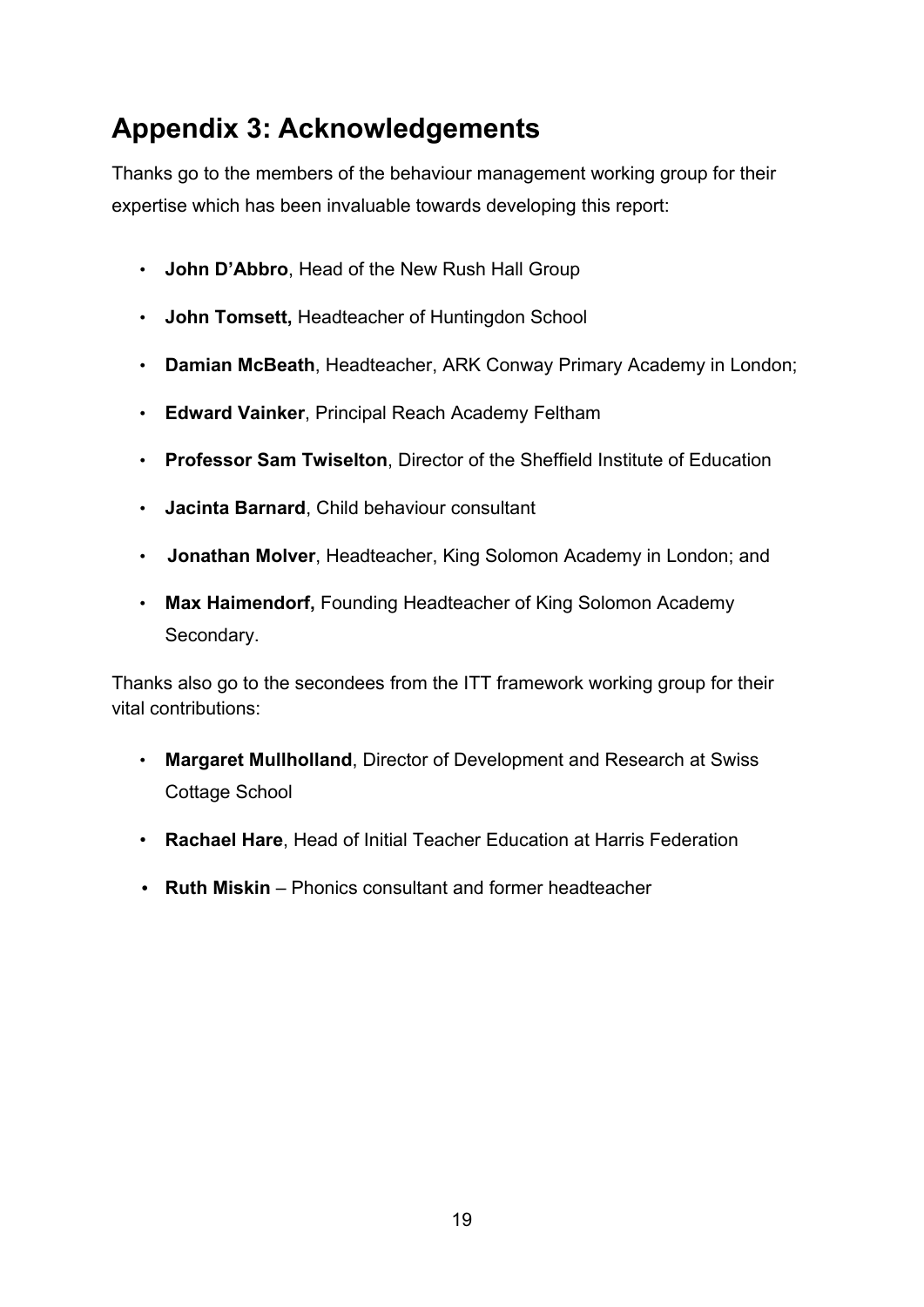I would like to thank all who have taken time to contribute their expertise to this work whether through roundtable discussions, by interview, or by submitting evidence to the group separately. I am also very grateful to those who hosted events on our behalf.

We took evidence from over 22 stakeholder events in Cumbria, Durham, Leicestershire, London, Manchester and Sheffield consisting of both interviews and roundtable events.

A list of those who contributed to our discussions includes:

Angela Milner, Ofsted Association of School and College Leaders (ASCL), regional conference in Durham Ben Riley, Deans for Impact David Weston, Chair of the Professional Development Group Professor Daniel Willingham, University of Virginia Department for Education Primary and Secondary Headteachers Reference Group Discovery Schools Academy Trust / Affinity (Leicestershire) Doug Lemov, Managing Director of Uncommon Schools' Teach Like a Champion team Independent Schools Council Initial Teacher Education Networks Conference held at Sheffield Hallam University King Solomon Academy Michaela Community School Million+ National Association of School-Based Teacher Trainers (NASBTT) Newly Qualified Teachers at the ITE Networks Conference School Led conference in Manchester Secondary Newly Qualified Teachers Sheffield Hallam University St Mary's Cof E Primary School, Hinckley, Leicestershire Professor Terry Haydn Teach First Teacher Unions (roundtable) Teachers Education Advisory Group University Council for the Education of Teachers (UCET) University of Cumbria Universities UK (UUK)

Lastly, thanks also go to those who I met on visits and those who attended events on an individual basis – it would not be possible to acknowledge them all.